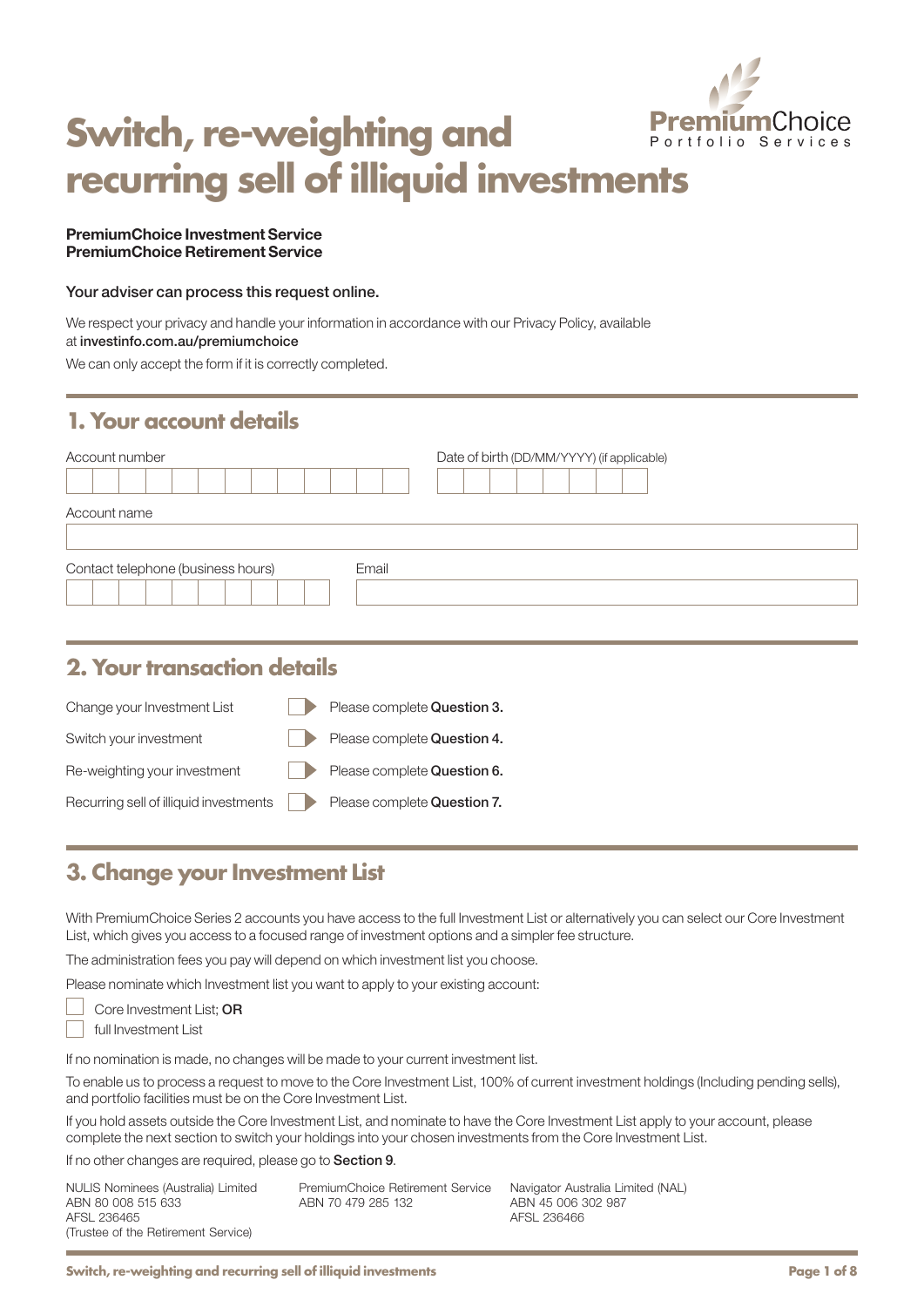### **4. Fast track**

We can switch a maximum of 75% of your account balance, before the sale of your investments are finalised, by deducting the requested amount from your Cash Account. We'll process your switch even if your Cash Account balance becomes negative, but you'll have to pay interest.

Fast track switches aren't available for certain investments, eg term deposits, illiquid and hedge funds. For full information on fast track, please see the relevant How to Guide available at [investinfo.com.au/premiumchoice](http://investinfo.com.au/premiumchoice)

Do you want to fast track this switch?

No Yes

If a selection isn't made, we'll fast track your switch.

Please go to Question 5.

### **5. Switching details**

#### Tax optimisation

If you're switching part of an investment option, please choose the tax optimisation you want to apply to your switch. If you don't elect a method the default will be first in first out (FIFO). HCFO isn't available for transactions on Model Portfolios.

First in first out (FIFO) Highest cost first out (HCFO)

The tax optimisation applies to this switch only. If you want to change your default tax optimisation please use the Update account details form available at [investinfo.com.au/premiumchoice](http://investinfo.com.au/premiumchoice)

If you have more investment options, please attach a separate list.

#### Switch from

| <b>APIR code</b> | Switch from Investment name | <b>Units</b> | Amount                                            | Percentage |
|------------------|-----------------------------|--------------|---------------------------------------------------|------------|
| n/a              | Cash Account                | n/a          | $\, \, \raisebox{12pt}{$\scriptstyle \circ$}$     | $\%$       |
|                  |                             |              | $\, \, \raisebox{12pt}{$\scriptstyle \circ$}$     | $\%$       |
|                  |                             |              | $\, \, \raisebox{-1.5pt}{\text{\circle*{1.5}}}\,$ | $\%$       |
|                  |                             |              | $\, \, \raisebox{12pt}{$\scriptstyle \circ$}$     | $\%$       |
|                  |                             |              | $\, \, \raisebox{-1.5pt}{\text{\circle*{1.5}}}\,$ | $\%$       |
|                  |                             |              | $\, \, \raisebox{-1.5pt}{\text{\circle*{1.5}}}\,$ | $\%$       |
|                  |                             |              | $\, \, \raisebox{-1.5pt}{\text{\circle*{1.5}}}\,$ | $\%$       |
|                  |                             |              | $\, \, \raisebox{-1.5pt}{\text{\circle*{1.5}}}\,$ | $\%$       |
|                  |                             |              | $\, \, \raisebox{12pt}{$\scriptstyle \circ$}$     | $\%$       |
|                  |                             |              | $\, \, \raisebox{-1.5pt}{\text{\circle*{1.5}}}\,$ | $\%$       |
|                  |                             |              | $\, \, \raisebox{12pt}{$\scriptstyle \circ$}$     | $\%$       |
|                  |                             |              | $\, \, \raisebox{-1.5pt}{\text{\circle*{1.5}}}\,$ | $\%$       |
|                  |                             |              | $\, \, \raisebox{-1.5pt}{\text{\circle*{1.5}}}\,$ | $\%$       |

Please complete the Switch to details on the following page and complete either Question 5a or 5b.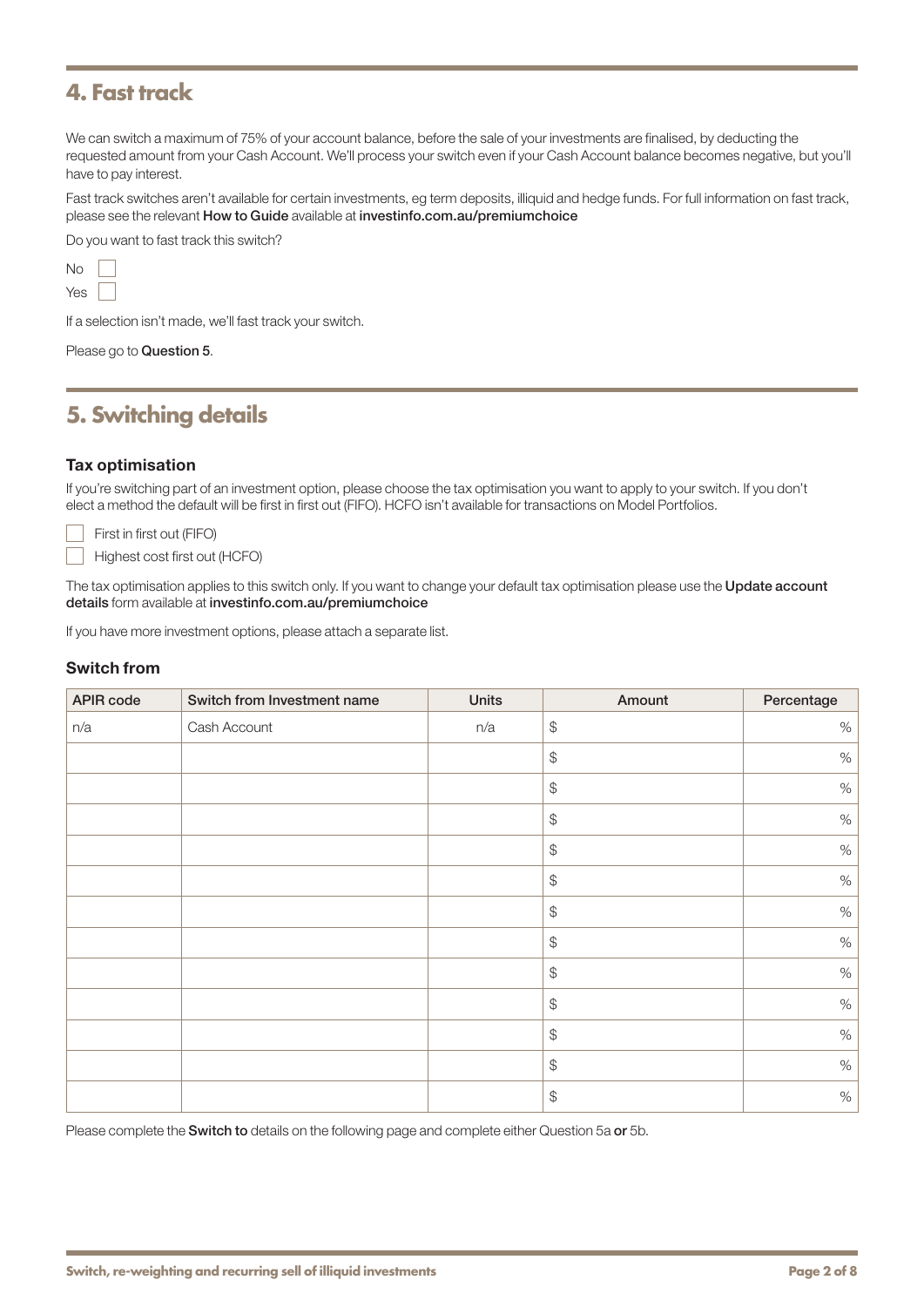## **5. Switching details continued**

### a) Switch to the Core Investment List

If there is an existing Auto re-weighting facility and the investment options nominated in the table below aren't in line with your current allocation, we'll cancel the Auto re-weighting facility.

| <b>APIR code</b> | Switch to Investment name                              | Amount | Percentage | Reinvest<br>earnings |
|------------------|--------------------------------------------------------|--------|------------|----------------------|
| n/a              | Cash Account                                           | \$     | $\%$       | n/a                  |
| MLC0669AU        | MLC Wholesale Horizon 1 Bond Portfolio                 | \$     | $\%$       | Yes                  |
| MLC0670AU        | MLC Wholesale Horizon 2 Income Portfolio               | \$     | $\%$       | Yes                  |
| MLC0398AU        | MLC Wholesale Horizon 3 Conservative Growth Portfolio  | \$     | %          | Yes                  |
| MLC0260AU        | MLC Wholesale Horizon 4 Balanced Portfolio             | \$     | $\%$       | Yes                  |
| MLC0265AU        | MLC Wholesale Horizon 5 Growth Portfolio               | \$     | $\%$       | Yes                  |
| MLC0397AU        | MLC Wholesale Horizon 6 Share Portfolio                | \$     | %          | Yes                  |
| MLC0449AU        | MLC Wholesale Horizon 7 Accelerated Growth Portfolio   | \$     | $\%$       | Yes                  |
| MLC7387AU        | MLC Wholesale Index Plus Balanced Portfolio            | \$     | $\%$       | Yes                  |
| MLC7849AU        | MLC Wholesale Index Plus Conservative Growth Portfolio | \$     | $\%$       | Yes                  |
| MLC9748AU        | MLC Wholesale Index Plus Growth Portfolio              | \$     | %          | Yes                  |
| MLC0667AU        | MLC Wholesale Inflation Plus - Assertive               | \$     | $\%$       | Yes                  |
| MLC0921AU        | MLC Wholesale Inflation Plus - Conservative            | \$     | %          | Yes                  |
| MLC0920AU        | MLC Wholesale Inflation Plus - Moderate                | \$     | $\%$       | Yes                  |
| PPL0028AU        | Antares Income Fund                                    | \$     | $\%$       | Yes                  |
|                  | Separately Managed Account (SMA) - Model Portfolios    |        |            |                      |
| <b>NUN2093AU</b> | MLC Premium Conservative 30                            | \$     | $\%$       | Yes                  |
| NUN6749AU        | MLC Premium Moderate 50                                | \$     | $\%$       | Yes                  |
| NUN4773AU        | <b>MLC Premium Balanced 70</b>                         | \$     | $\%$       | Yes                  |
| NUN0962AU        | MLC Premium Growth 85                                  | \$     | %          | Yes                  |
| NUN8186AU        | MLC Premium High Growth 98                             | \$     | $\%$       | Yes                  |
| NUN6335AU        | MLC Value Conservative 30                              | \$     | $\%$       | Yes                  |
| NUN7096AU        | MLC Value Moderate 50                                  | \$     | $\%$       | Yes                  |
| NUN4731AU        | MLC Value Balanced 70                                  | \$     | $\%$       | Yes                  |
| NUN5432AU        | MLC Value Growth 85                                    | \$     | $\%$       | Yes                  |
| NUN0784AU        | MLC Value High Growth 98                               | \$     | %          | Yes                  |

If you want to change your additional and regular investment allocation or sell down priority as a result of this switch, your adviser can update this online or you can complete an Update account details form, available at [investinfo.com.au/premiumchoice](http://investinfo.com.au/premiumchoice)

Please go to **Question 8**.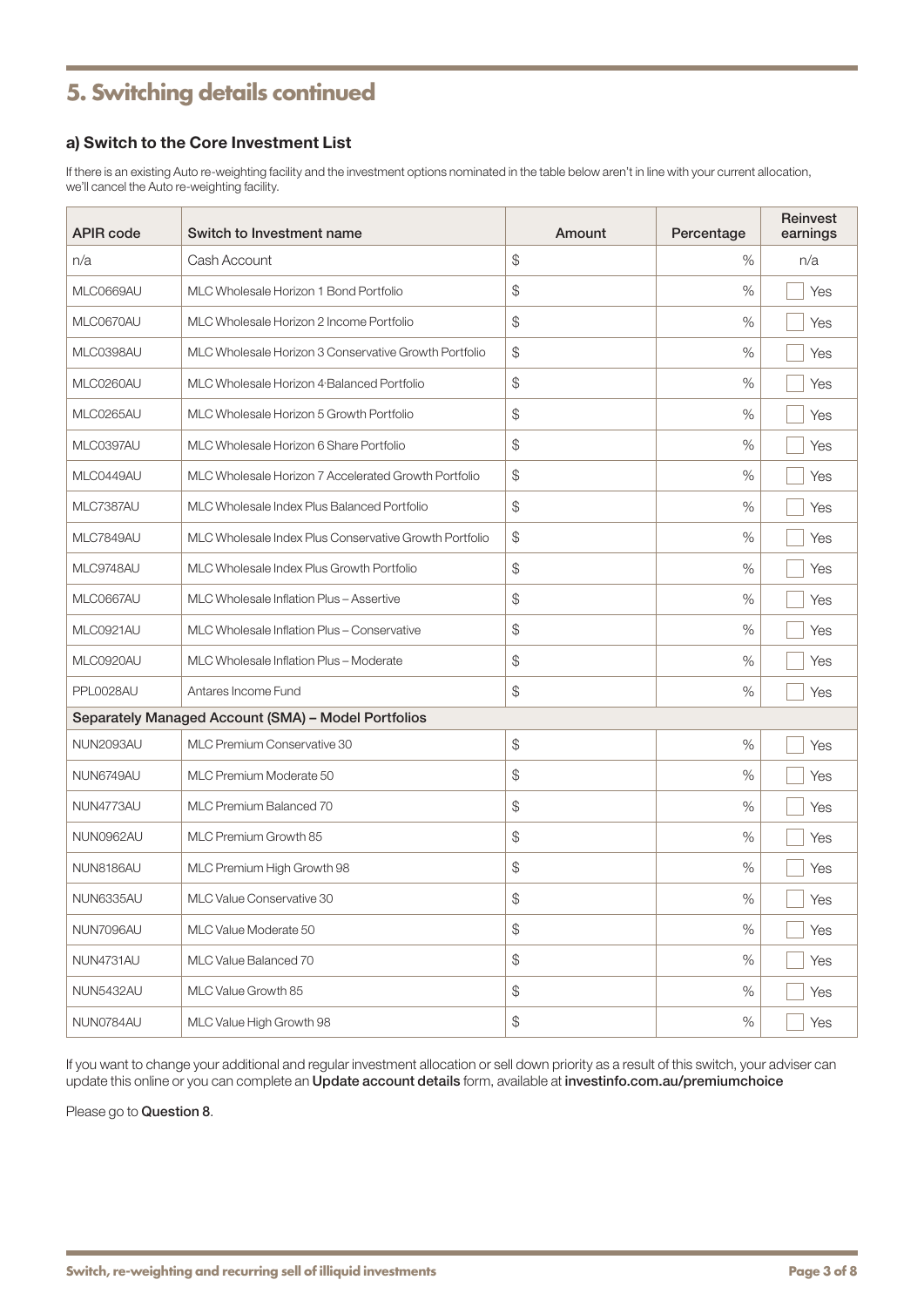### **5. Switching details continued**

### b) Switch to the full Investment list

If you're switching into a term deposit the interest rate which applies will be the rate available when your switch to transaction is processed.

If there is an existing Auto re-weighting facility and the investment options nominated in the table below, aren't in line with your current allocation, we'll cancel the Automatic re-weighting facility.

Reinvestment of earnings is only relevant to managed investments.

| APIR/ASX code | Switch to Investment name | Amount<br>(Minimum \$500 per share)             | Percentage | Reinvest<br>earnings |
|---------------|---------------------------|-------------------------------------------------|------------|----------------------|
| n/a           | Cash Account              | $\, \, \raisebox{12pt}{$\scriptstyle \circ$}$   | $\%$       | n/a                  |
|               |                           | $\, \, \raisebox{12pt}{$\scriptstyle \circ$}$   | $\%$       | Yes                  |
|               |                           | $\, \, \raisebox{12pt}{$\scriptstyle \circ$}$   | $\%$       | Yes                  |
|               |                           | $\, \, \raisebox{12pt}{$\scriptstyle \circ$}$   | $\%$       | Yes                  |
|               |                           | $\, \, \raisebox{12pt}{$\scriptstyle \circ$}$   | $\%$       | Yes                  |
|               |                           | $\, \, \raisebox{12pt}{$\scriptstyle \circ$}$   | $\%$       | Yes                  |
|               |                           | $\, \, \raisebox{-1.5pt}{$\scriptstyle \circ$}$ | $\%$       | Yes                  |
|               |                           | $\, \, \raisebox{12pt}{$\scriptstyle \circ$}$   | $\%$       | Yes                  |
|               |                           | $\, \, \raisebox{12pt}{$\scriptstyle \circ$}$   | $\%$       | Yes                  |
|               |                           | $\, \, \raisebox{12pt}{$\scriptstyle \circ$}$   | $\%$       | Yes                  |
|               |                           | $\, \, \raisebox{12pt}{$\scriptstyle \circ$}$   | $\%$       | Yes                  |
|               |                           | $\, \, \raisebox{12pt}{$\scriptstyle \circ$}$   | $\%$       | Yes                  |
|               |                           | $\, \, \raisebox{12pt}{$\scriptstyle \circ$}$   | $\%$       | Yes                  |
|               |                           | $\, \, \raisebox{12pt}{$\scriptstyle \circ$}$   | $\%$       | Yes                  |
|               |                           | $\, \, \raisebox{12pt}{$\scriptstyle \circ$}$   | $\%$       | Yes                  |
|               |                           | $\, \, \raisebox{12pt}{$\scriptstyle \circ$}$   | $\%$       | Yes                  |
|               |                           | $\, \, \raisebox{12pt}{$\scriptstyle \circ$}$   | $\%$       | Yes                  |
|               |                           | $\, \, \raisebox{-1.5pt}{$\mathfrak{P}$}$       | $\%$       | Yes                  |
|               |                           | $\, \, \raisebox{12pt}{$\scriptstyle \circ$}$   | $\%$       | Yes                  |
|               |                           | $\, \, \raisebox{12pt}{$\scriptstyle \circ$}$   | $\%$<br>10 | Yes                  |

If you want to change your additional and regular investment allocation or sell down priority as a result of this switch, your adviser can update this online or you can complete an Update account details form, available at [investinfo.com.au/premiumchoice](http://investinfo.com.au/premiumchoice)

Please go to Question 8.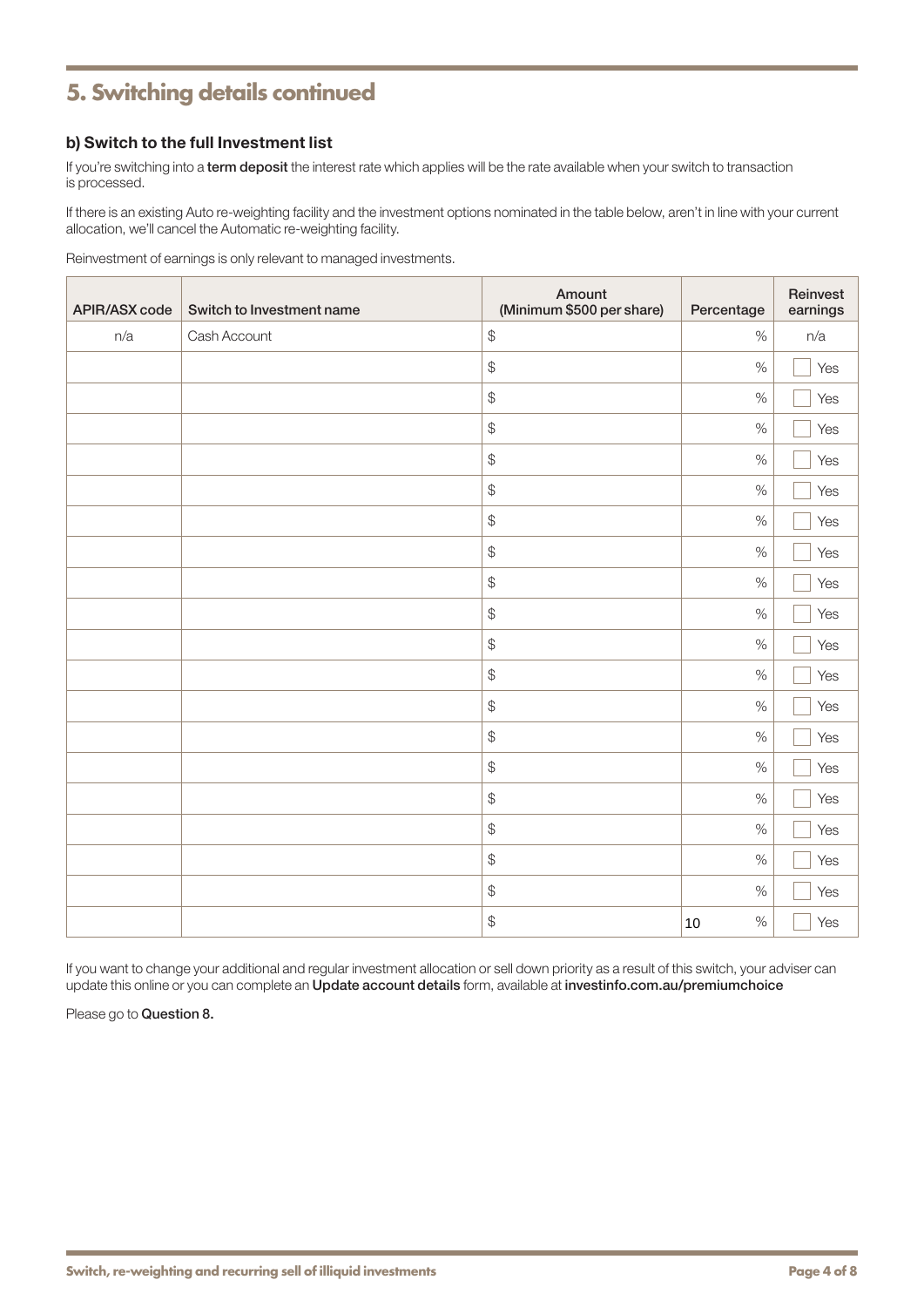### **6. Re-weighting details**

Complete this section if you want a total re-weight of your portfolio.

If you have an existing Automatic re-weighting facility and the investment options nominated in the table below aren't in line with your current allocation, we'll cancel the Automatic re-weighting facility.

Reinvestment of earnings is only relevant to managed investments.

#### Tax optimisation

Please choose the tax optimisation you want to apply. If you don't elect a method the default will be first in first out (FIFO). HCFO isn't available for transactions on Model Portfolios.

First in first out (FIFO) Highest cost first out (HCFO)

The tax optimisation applies to this re-weight and any Automatic re-weights, if selected below. If you want to change your account default tax optimisation method, you'll need to complete a Update account details form, available at [investinfo.com.au/premiumchoice](http://investinfo.com.au/premiumchoice)

#### Investment allocation

Please make sure you maintain your minimum Cash Account balance when you re-weight your portfolio.

If you have more investment options, please attach a separate list.

| APIR code | Investment name                       | Allocation<br>percentage | Reinvest<br>earnings |
|-----------|---------------------------------------|--------------------------|----------------------|
| n/a       | Cash Account                          | $\%$                     | n/a                  |
|           |                                       | $\%$                     | Yes                  |
|           |                                       | $\%$                     | Yes                  |
|           |                                       | $\%$                     | Yes                  |
|           |                                       | $\%$                     | Yes                  |
|           |                                       | $\%$                     | Yes                  |
|           |                                       | $\%$                     | Yes                  |
|           |                                       | $\%$                     | Yes                  |
|           |                                       | $\%$                     | Yes                  |
|           |                                       | $\%$                     | Yes                  |
|           |                                       | $\%$                     | Yes                  |
|           |                                       | $\%$                     | Yes                  |
|           |                                       | $\%$                     | Yes                  |
|           |                                       | $\%$                     | Yes                  |
|           | Allocation percentage must total 100% | 0.00%                    |                      |

Allocation percentage must total 100% %

If you want to change your additional and regular investment allocation or sell down priority as a result of this re-weight, your adviser can update this online or you can complete an Update account details form, available at [investinfo.com.au/premiumchoice](http://investinfo.com.au/premiumchoice)

If you have illiquid or suspended investments in your portfolio, you should speak to your financial adviser about any impact this may have on re-weighting your portfolio.

Do you want to add an Automatic re-weighting facility using the investment allocation in the table above?

Please go to Question 8.

Yes **Please complete the details overleaf.**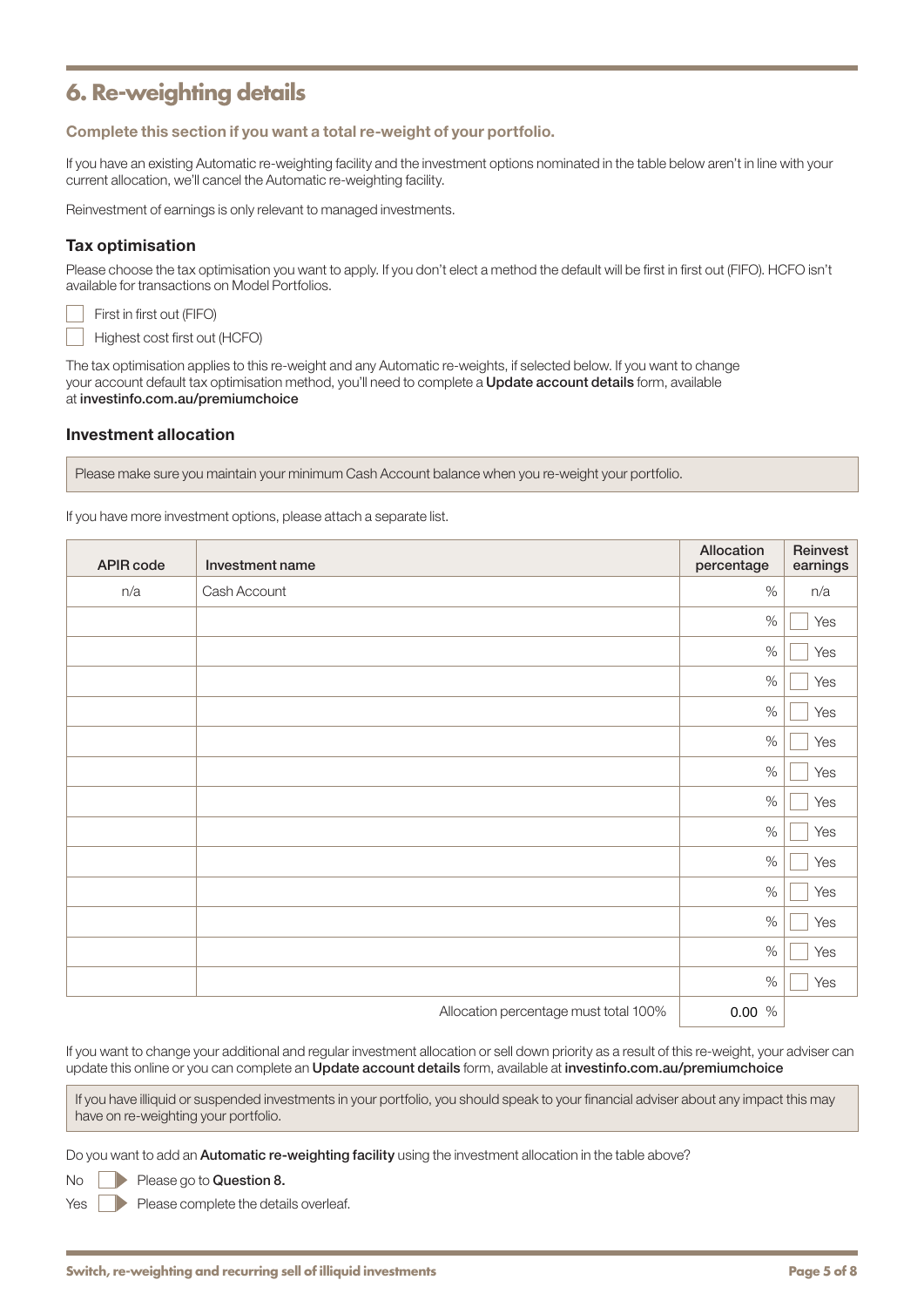### **6. Re-weighting details continued**

Automatic re-weight is only available for Managed investments. Managed investments without daily pricing can't be automatically re-weighted.

#### Target weight tolerance

Please specify the tolerance you want to apply. If a percentage is not specified we'll use 3%.

#### Re-weight frequency

Please specify the frequency you want to apply. If a frequency is not specified we'll use half-yearly.

Quarterly The re-weight will occur in February, May, August and November each year

Half-yearly **The re-weight will occur in February and August each year** 

Yearly The re-weight will occur in August each year

Please go to Section 8.

### **7. Recurring sell of illiquid investments**

If you want to change your recurring sell status, please select the relevant option:

Remove a recurring sell instruction

Apply a recurring sell instruction

Please provide the details of the relevant investment options in the table below.

If you request a recurring sell on an investment, we'll sell all available units during the fund manager withdrawal offer periods, until all units have been sold. The FIFO tax optimisation method will be used for all recurring sales of illiquid investments.

| APIR/ASC code | Investment name |
|---------------|-----------------|
|               |                 |
|               |                 |
|               |                 |
|               |                 |
|               |                 |
|               |                 |
|               |                 |
|               |                 |

Please go to **Section 9** to authorise your request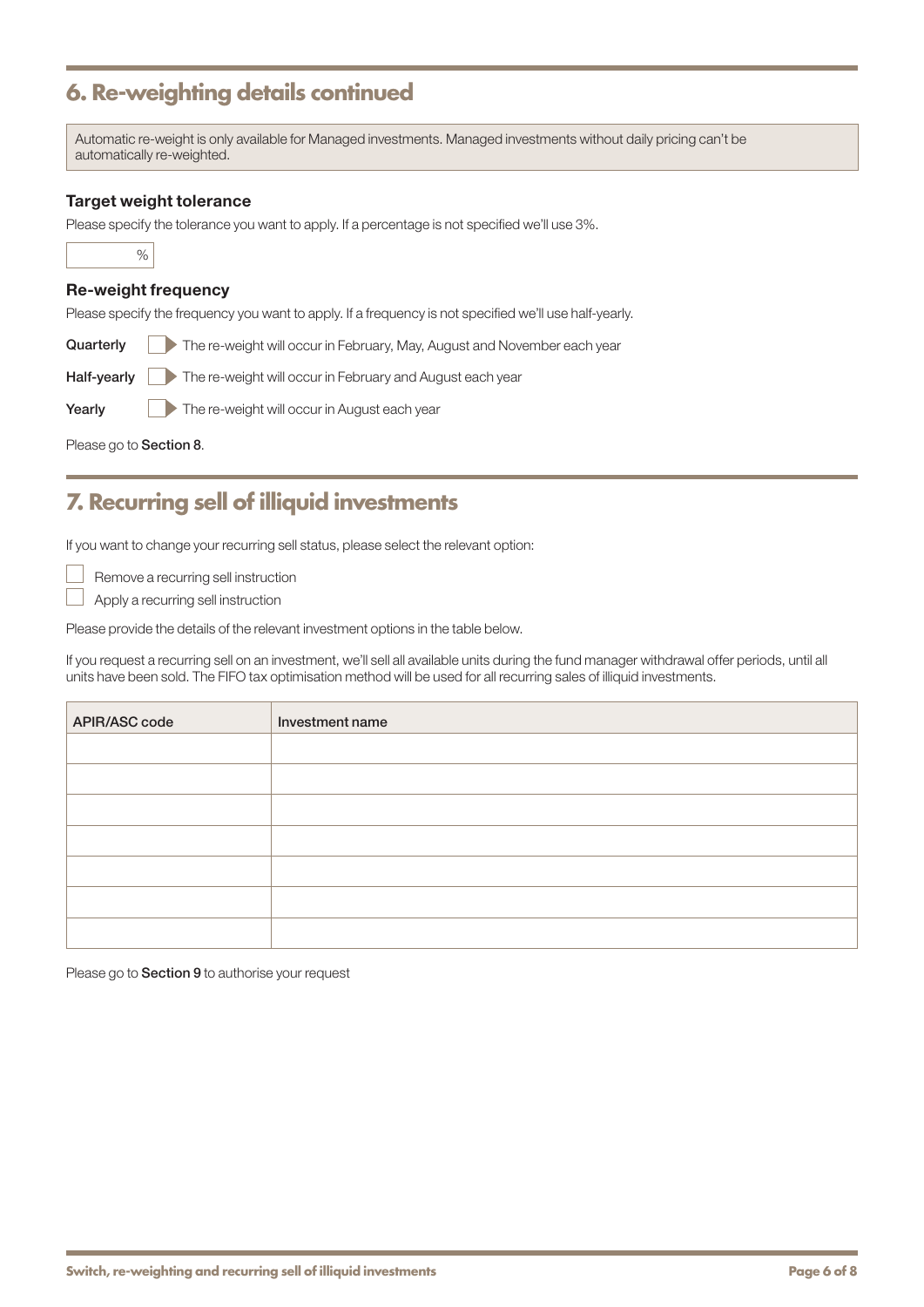### **8. Investment suitability**

To assess which investment options are right for you, please refer to the relevant disclosure documents for each investment option selected for investment objectives and timeframes, and risk measures. Please respond to the following questions for all investment products you've selected, excluding Shares:

The investments I've selected have a risk measure that I'm prepared to accept

| Yes |  | Νo |  |
|-----|--|----|--|
|-----|--|----|--|

 $N<sub>0</sub>$ 

I'm aware of the minimum suggested investment timeframe

|--|--|

There may be a delay processing your application if responses aren't provided, while we contact you for more information. If we don't receive a response we'll proceed with your application with the understanding that your responses are 'Yes'.

### **9. Your agreement and declaration**

#### I agree:

I have read the latest Product Disclosure Statement or Financial Services Guide, and acknowledge that once this instruction is processed:

- if at any time, I move between the Core Investment List and the full Investment List this will impact the applicable fees and costs I pay, as set out in the Product Disclosure Statement or Financial Services Guide.
- If the Core Investment List has been selected but an option outside the Core Investment List is held, I accept that I will pay the administration fees applicable to the full Investment List.
- If you've chosen the Core Investment List and your portfolio facilities have selections outside of the Core Investment List, the amount of that investment option will be allocated to the Cash Account.

There are times when Navigator Australia or NULIS Nominees (Australia) Limited (each, as applicable, the "Provider") might not be able to process your request to move into the Core Investment List, for example when:

• 100% of your current investment holdings (including pending sells) are not within the Core Investment List.

If I have invested into an illiquid investment option, or an investment option I have has become illiquid, it may take longer than 30 days to switch out of the investment option.

There are times when the Provider might not be able to process my switch out instructions, for example when:

- there are liquidity issues in the investment
- the fund manager suspends transactions
- the Provider can't obtain a price
- the instruction is incomplete, and
- unforeseen circumstances prevent the Provider from using our administration systems.

| Signature |                   | Signature |                   |
|-----------|-------------------|-----------|-------------------|
|           | Date (DD/MM/YYYY) |           | Date (DD/MM/YYYY) |
|           |                   |           |                   |

Before making this switch I have considered the information in the relevant disclosure documents available for the investment options I have selected. I have also reviewed the information in the relevant **How to Guide** or **Annual Report** about the management of my account. These documents are available at [investinfo.com.au/premiumchoice](http://investinfo.com.au/premiumchoice) or by contacting us.

#### Term Deposit

I understand that if I wish to access my Term Deposit prior to maturity I will be required to provide 31 days notice (in addition to the Provider's processing time) and pay the Term Deposit provider any economic costs associated with early access to my investment prior to maturity.

#### For units held jointly

All parties must sign unless otherwise indicated on the original application form or as subsequently advised.

#### On behalf of a Corporation

This form must be executed by one of the following methods:

- by signature of two directors or one director and the company secretary
- signature of the sole director and company secretary for sole director proprietary companies, or
- under Power of Attorney.

If signed under Power of Attorney: Attorneys must attach a certified copy of the Power of Attorney and identification for themselves (go to [investinfo.com.au/premiumchoice](http://investinfo.com.au/premiumchoice) to download the relevant identification form) if not already supplied. The Attorney hereby certifies that he/she has not received notice of any limitation or revocation of his/her Power of Attorney and is also authorised to sign this form.

Power of Attorney documents can't be accepted by fax or email.

#### Signature of Investor one or Attorney Signature of Investor two (if applicable) or Attorney

Full name (please print) Full name (please print)

|  | Date (DD/MM/YYYY) |  |  |  |  |
|--|-------------------|--|--|--|--|
|  |                   |  |  |  |  |